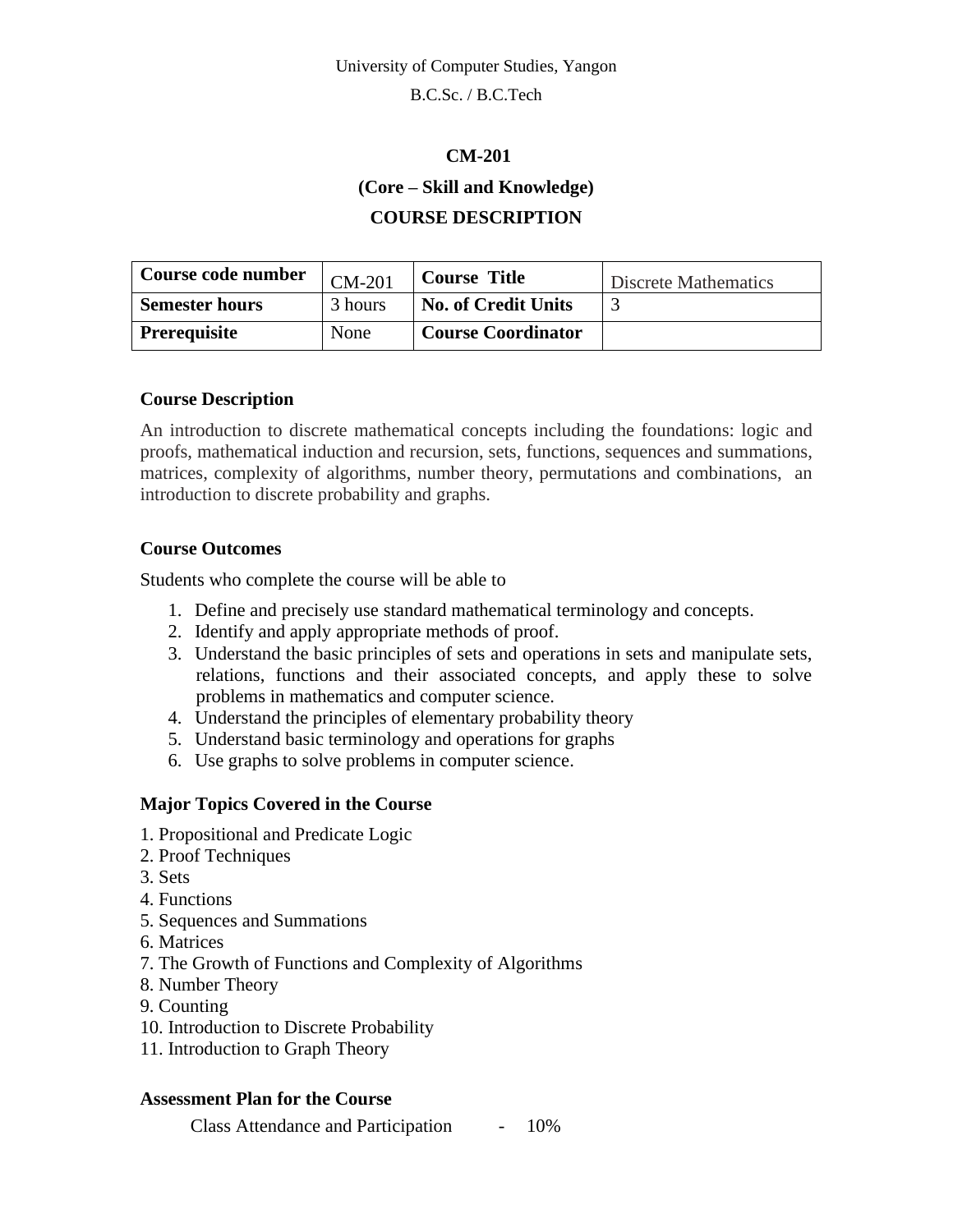B.C.Sc. / B.C.Tech

| Quizzes    | $\sim$ | 10\%    |
|------------|--------|---------|
| Assignment |        | $-20\%$ |
| Test       |        | $-10\%$ |
| Final Exam |        | .50%    |

#### **Grading System**

UCSY follows a letter grade system comprising of grades A, A-, B+, B, B-, C+, C, C-, D and F. All marks obtained by students during the semester will be used in the grading process. A grade of "D" is considered a passing grade for undergraduate courses. For undergraduate students, a grade of "C" or better is required in this course because it is a prerequisite for other courses in the program. **The student who gets the grade point less than 2 must do Re-Exam.**

The grading scale for this course is:

| <b>Marks obtained</b> | <b>Letter Grade</b> | <b>Grade Point</b> |
|-----------------------|---------------------|--------------------|
| $>=$ 90               | A                   | 4                  |
| $85 - 89$             | $A -$               | 3.75               |
| $80 - 84$             | $B+$                | 3.25               |
| $75 - 79$             | B                   | 3                  |
| $70 - 74$             | $B-$                | 2.75               |
| $65 - 69$             | $C+$                | 2.25               |
| $60 - 64$             | $\mathcal{C}$       | 2                  |
| $55 - 59$             | $C-$                | 1.75               |
| $50 - 54$             | D                   | 1                  |
| $0 - 49$              | F                   | 0                  |

# **Fail Grade and Re-Exam: C-,D,F (Grade point <2) Class Attendance and Participation Policy:**

#### • **Attendance**

Class attendance is **mandatory**. Most of the material you will learn will be covered in the lectures, so it is important that you not miss any of them. You are expected to show up on time for class, and stay for the whole lecture. Students are expected to attend each class, to complete any required preparatory work (including assigned reading) and to participate actively in lectures, discussions and exercises.

• Mobile phones **must** be silenced and put away for the entire lecture unless use is specified by the instructor. You may not make or receive calls on your cell phone, or send or receive text messages during lectures.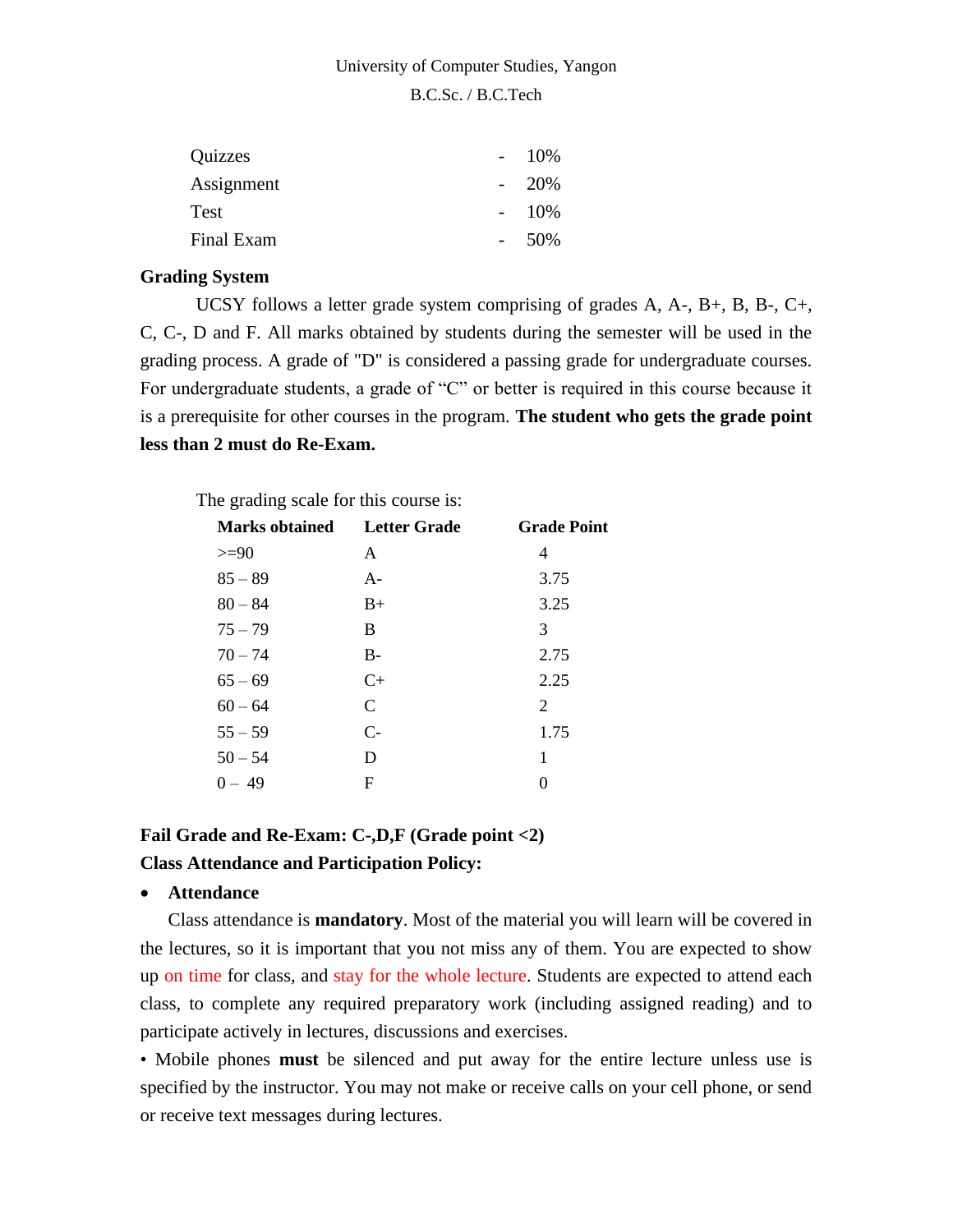• You are responsible for all material sent as email. Ignorance of such material is no excuse. You are responsible for all materials presented in the lectures.

• Your conduct in class should be conducive towards a positive learning environment for your class mates as well as yourself.

#### • **Quizzes, assignments, tests and Exam**

Your performance in this class will be evaluated using your scores for attendance, quizzes, homework assignments, two tests and one final examination. There are no planned extra credit projects or assignments to improve your grade.

We will take a short quiz for every lecture.

There will be 11 homework assignments, roughly one per week. Please show all your work and write or type your assignments neatly. Credit cannot be given for answers without work (except on true-false, always-sometimes-never, or other multiple choice questions).

Test will start after two or three chapters finished and the coordinator will announce the date for the test.

Any assignment or quiz or test is simply missed, regardless of the reason why (e.g. illness, work, traffic, car trouble, computer problems, death, etc.), and **earns a grade of zero**. You are strongly encouraged to complete all assignments and attend all quizzes so that you can check that you understand the material and can throw out bad grades, or grades for which you had to miss an assignment or quiz for a valid reason. **Late submissions will not be accepted for any graded activity for any reason.**

#### • **There are no extra credit opportunities.**

Students may not do additional work nor resubmit any graded activity to raise a final grade.

#### • **Exam**

The exam will be conducted on-campus, in a classroom. The dates/times/locations will be posted on Board as soon as possible.

For this course, the following additional requirements are specified: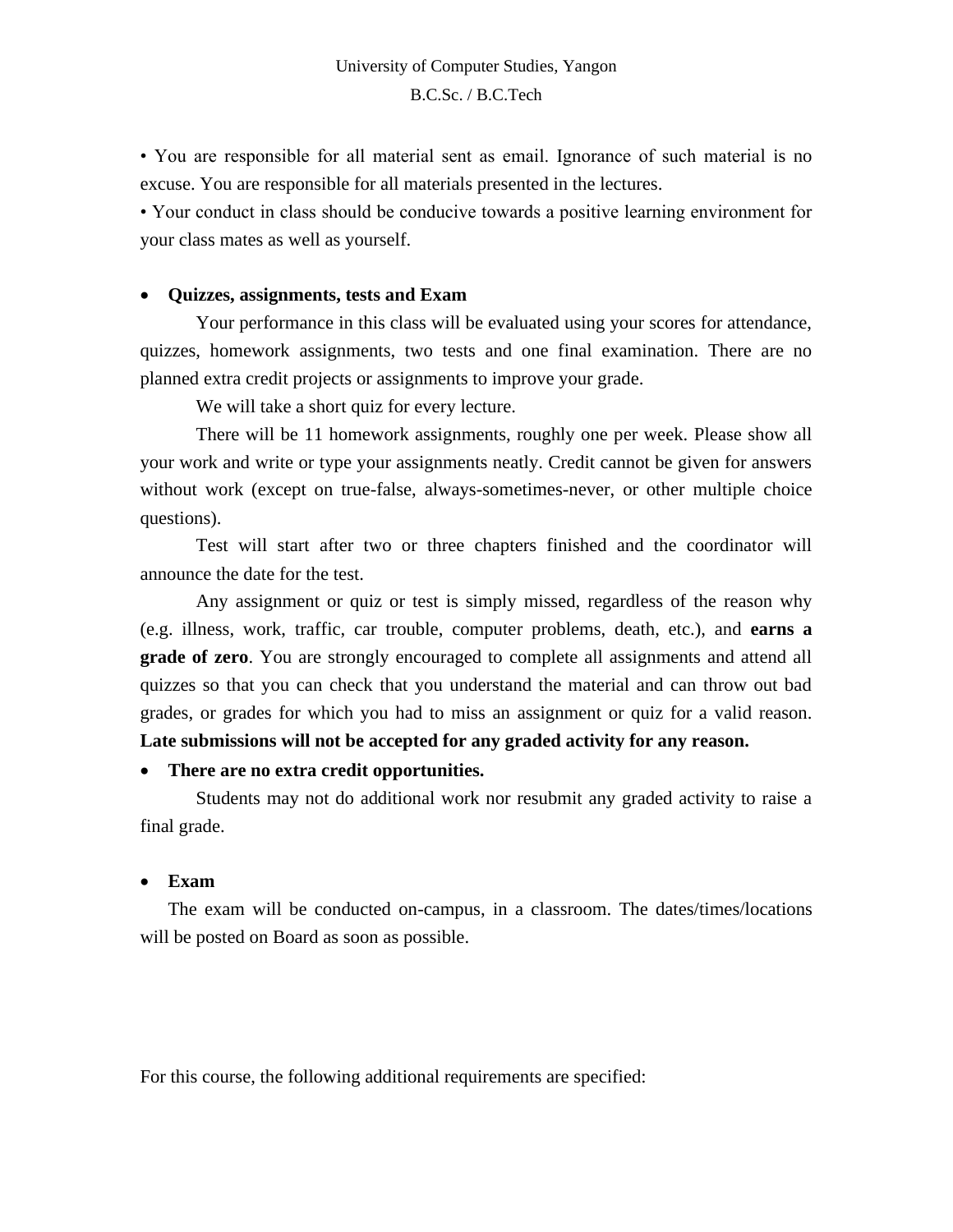All work submitted for a grade must have been prepared by the individual student. Students are expressly prohibited from sharing any work that has been or will be submitted for a grade, in progress or completed, for this course in any manner with a person other than the instructor and teaching assistant(s) assigned to this course). Specifically, students may not do the following, including but not limited to:

- Discuss questions, example problems, or example work with another person that leads to a similar solution to work submitted for a grade.
- Give to, show, or receive from another person (intentionally, or accidentally because the work was not protected) a partial, completed, or graded solution.
- Ask another person about the completion or correctness of an assignment.
- Post questions or a partial, completed, or graded solution electronically (e.g. a Web site).
- All work must be newly created by the individual student for this course. Any usage of work developed for another course, or for this course in a prior semester, is strictly prohibited without prior approval from the instructor.
- Posting or sharing course content (e.g. instructor provided lecture notes, assignment directions, assignment questions, or anything not created solely by the student), using any non-electronic or electronic medium (e.g. web site, FTP site, any location where it is accessible to someone other than the individual student, instructor and/or teaching assistant(s)) constitutes copyright infringement and is strictly prohibited without prior approval from the instructor.

| N <sub>0</sub> | <b>Topics</b>                           | Week   | <b>Remark</b> |
|----------------|-----------------------------------------|--------|---------------|
| I              | 1 The Foundations: Logic and Proofs     |        |               |
|                | 1.1 Propositional Logic                 | Week 1 |               |
| 2              | 1.2 Applications of Propositional Logic |        | Assignment 1  |
| 3              | 1.3 Propositional Equivalences          | Week 2 |               |
| 4              | 1.4 Predicates and Quantifiers          |        | Assignment 2  |
| 5              | 1.5 Nested Quantifiers                  | Week 3 |               |
| 6              | 1.6 Rules of Inference                  |        |               |
| 7              | 1.7 Introduction to Proofs              |        | Assignment 3  |
| $\mathbf{I}$   | 2 Basic Structures: Sets, Functions,    |        |               |
|                | <b>Sequences, Sums, and Matrices</b>    |        |               |
| 8              | 2.1 Sets                                | Week 4 | Assignment 4  |

### **Tentative Lesson**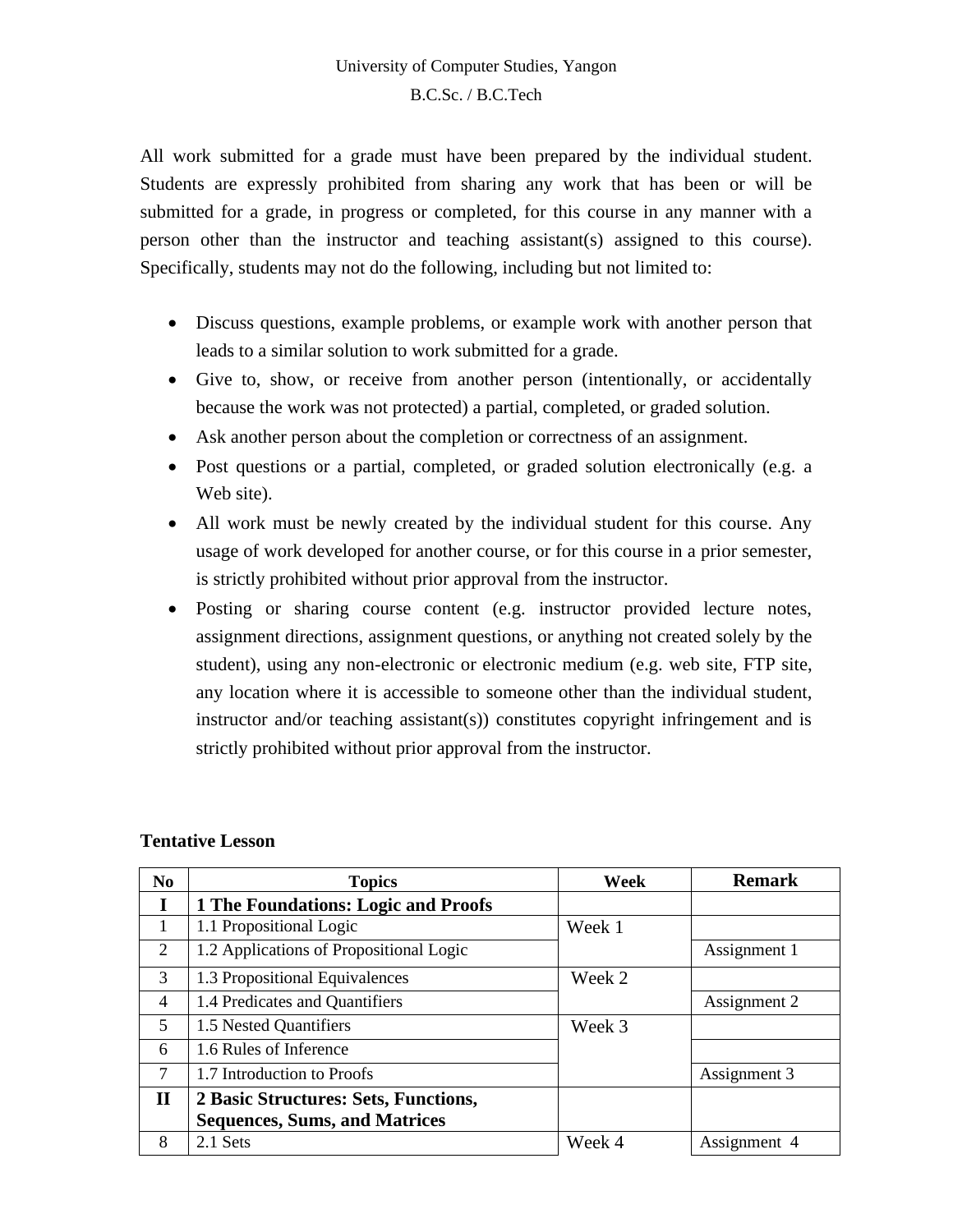# University of Computer Studies, Yangon

## B.C.Sc. / B.C.Tech

| N <sub>0</sub> | <b>Topics</b>                                         | Week       | <b>Remark</b>  |
|----------------|-------------------------------------------------------|------------|----------------|
| 9              | 2.2 Set Operations                                    |            |                |
| 10             | 2.3 Functions                                         |            |                |
| 11             | 2.4 Sequences and Summations                          | Week 5     |                |
| 12             | 2.6 Matrices                                          |            | Assignment 5   |
| Ш              | 3 Algorithms                                          |            |                |
| 13             | 3.2 The Growth of Functions                           | Week 6     |                |
| 14             | 3.3 Complexity of Algorithms                          |            | Assignment 6   |
| IV             | <b>4 Number Theory</b>                                |            |                |
| 15             | 4.1 Divisibility and Modular Arithmetic               | Week 7     |                |
| 16             | 4.2 Integer Representations and Algorithms            |            |                |
| 17             | 4.3 Primes and Greatest Common Divisors               |            | Assignment 7   |
| 18             | 4.4 Solving Congruences                               |            |                |
|                | <b>Test I</b>                                         |            | <b>Test I</b>  |
| $\mathbf{V}$   | <b>5 Induction and Recursion</b>                      |            |                |
| 19             | 5.1 Mathematical Induction<br>Week $8+9$              |            |                |
| 20             | 5.2 Strong Induction and Well-Ordering                |            |                |
| 21             | 5.3 Recursive Definitions and Structural Induction    |            | Assignment 8   |
| 22             | 1.8 Proof Methods and Strategy                        |            | Assignment 5   |
| VI             | <b>6 Counting</b>                                     |            |                |
| 23             | 6.1 The Basics of Counting                            | Week 10    |                |
| 24             | 6.2 The Pigeonhole Principle                          |            |                |
| 25             | 6.3 Permutations and Combinations                     | Week 11    | Assignment 9   |
| VII            | <b>7 Discrete Probability</b>                         |            |                |
| 26             | 7.1 An Introduction to Discrete Probability           | Week 12+13 |                |
| 27             | 7.2 Probability Theory                                |            |                |
| 28             | 7.3 Bayes' Theorem                                    |            |                |
| 29             | 7.4 Expected Value and Variance                       |            | Assignment 10  |
| <b>VIII</b>    | 10 Graphs                                             |            |                |
| 30             | 10.1 Graphs and Graph Models                          | Week 14    |                |
| 31             | 10.2 Graph Terminology and Special Types of<br>Graphs |            | Assignment 11  |
| 32             | 10.3 Representing Graphs and Graph Isomorphism        | Week 15    |                |
| 33             | 10.4 Connectivity                                     |            |                |
|                | <b>Test II</b>                                        |            | <b>Test II</b> |
|                | <b>Revision</b>                                       |            |                |

# **Textbook**

*Discrete mathematics and its applications*, 8th Edition, Kenneth H. Rosen. McGraw-Hill 2012.